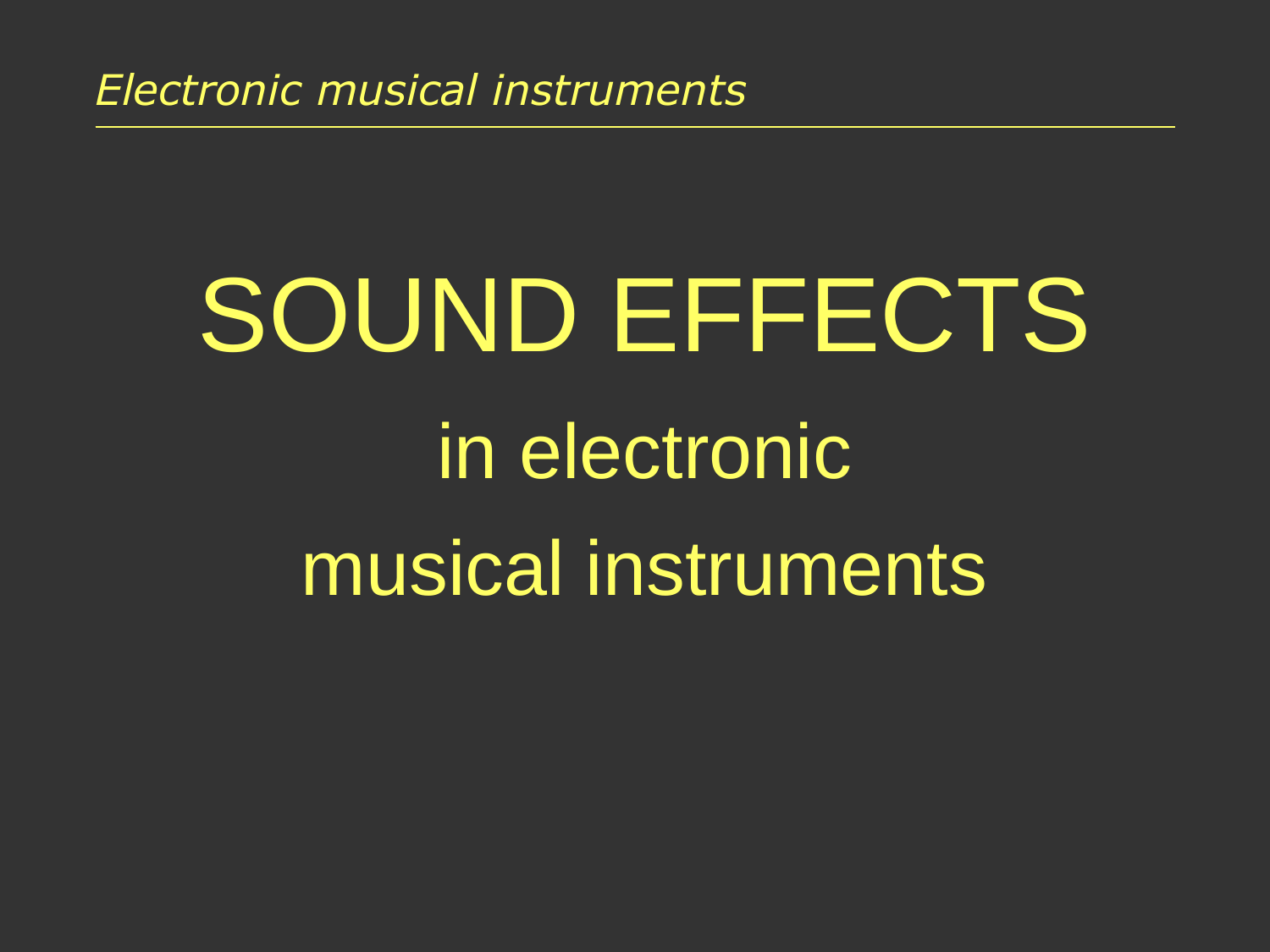## Voice modes in synthesizers

- *Poly* polyphonic mode, multiple voices.
- Default mode in modern EMIs.
- An instrument can generate *N* voices at the same time (usually 16 voices).
- If we press 16 keys concurrently, 16 sounds with different pitches will be generated.
- Polyphony allows us to play chords.
- For each voice, a separate synthesis system is needed.

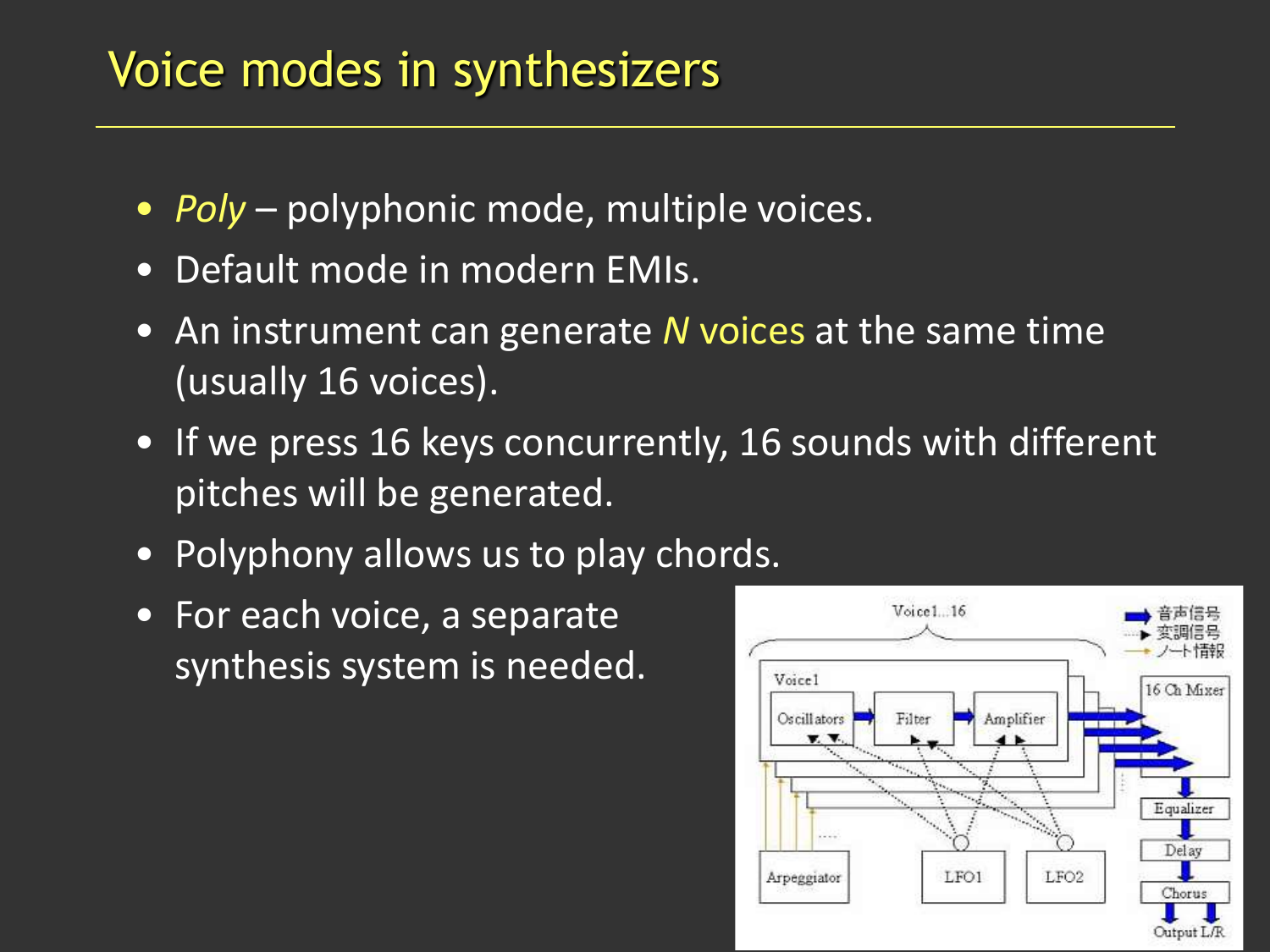## *Unison* mode

- *Unisono* = multiple instruments play the same pitch.
- In the unison mode, two or more voices are generated for each note (each pressed key).
- Voices are slightly detuned from each other. Parameters:
	- *voice number* how many voices per note,
	- *detune* how much they differ in pitch,
	- *phase shift* shifts the voices in time.
- Unison mode creates "fatter" sounds.
- Decreases the number of available voices for polyphony.
- *Clavia Nord Lead 2* uses two-voice unison mode by default.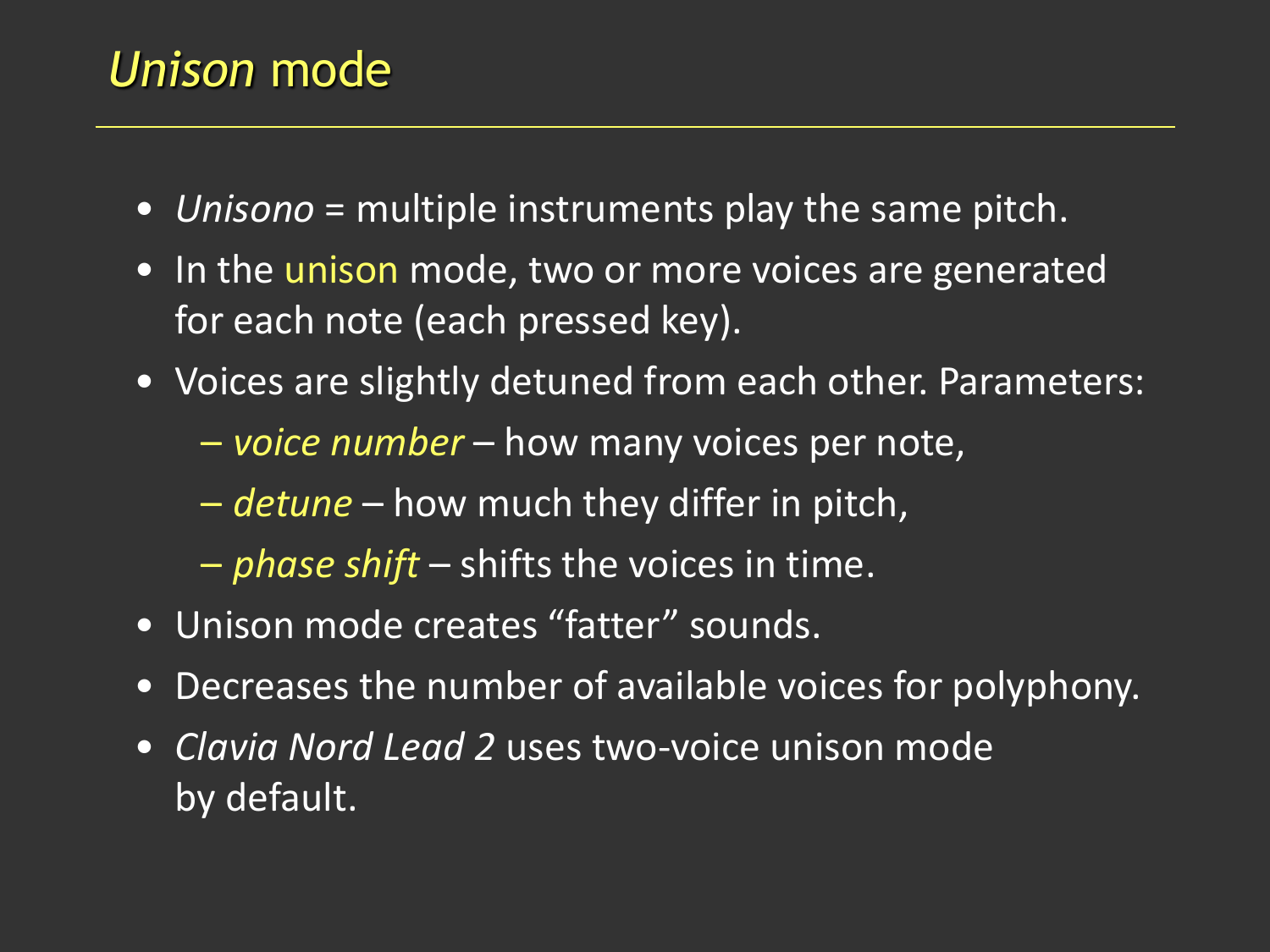## Monophonic modes

- Mono mode simulates monophonic instruments:
	- only one voice is generated at a time,
	- usually for the latest note (pressed key),
	- a new sound starts with the attack phase.
- Legato mode similar to *mono*, but:
	- new sound only alters the pitch of the currently playing sound, no new attack phase is created,
	- *portamento time* controls the transition time between sounds,
	- creates smooth pitch transition between notes.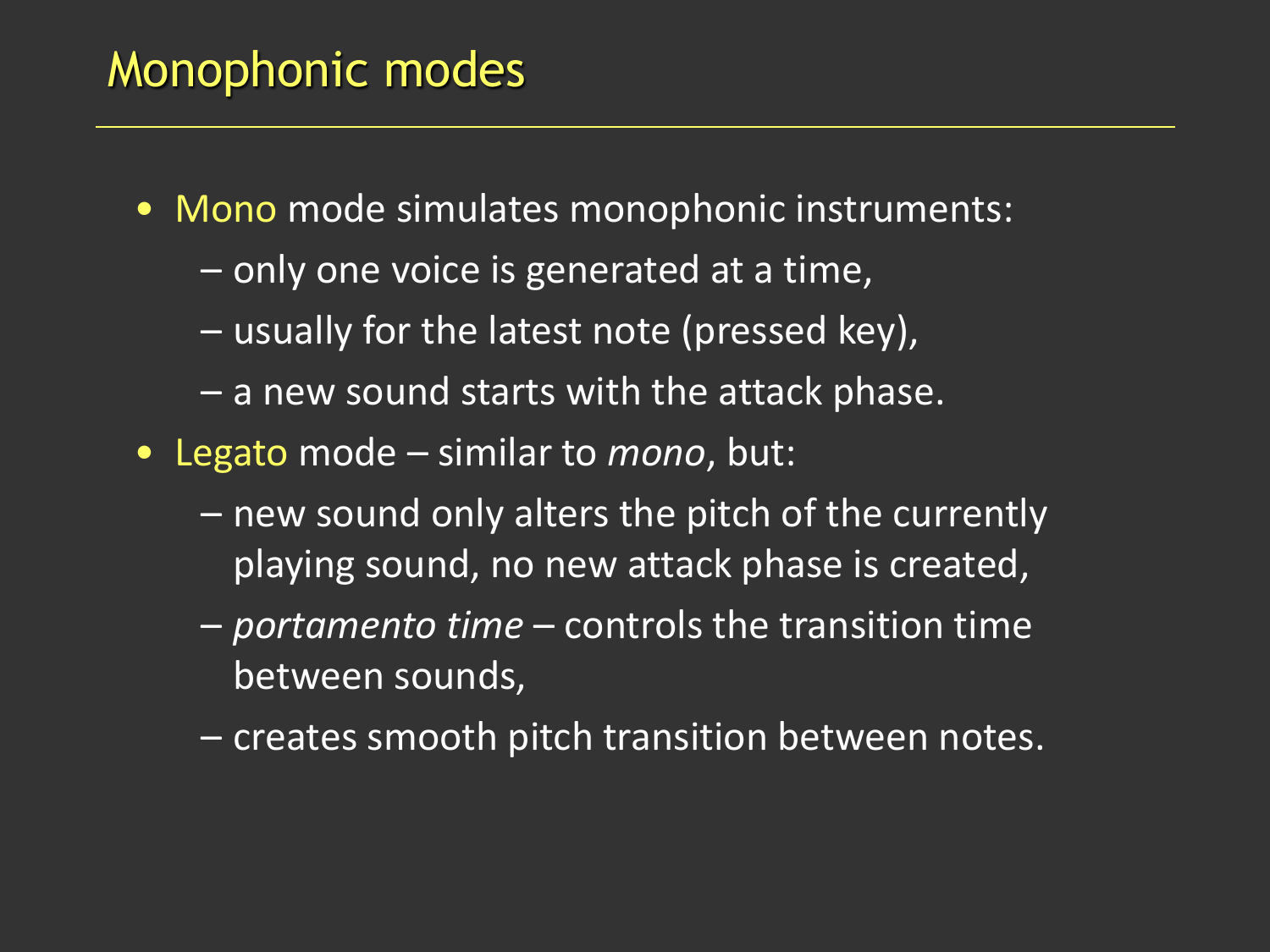## Arpeggiator

- *Arpeggio* "breaking chords": if multiple keys are pressed at the same time, notes are played one at the time, one after another. The sequence is looped.
- *Arpeggiator* instrument module that creates arpeggio.
- Settings:
	- *gate* duration of each note,
	- *tempo* (*beat*) repetition rate,
	- sweeping mode: *up*, *down*, *up-down*, *random*
	- $-$  octave changes during repetition: none,  $+1$ , etc.
- *Arpeggiator* allows us to create an impression that a skilled musician plays very fast.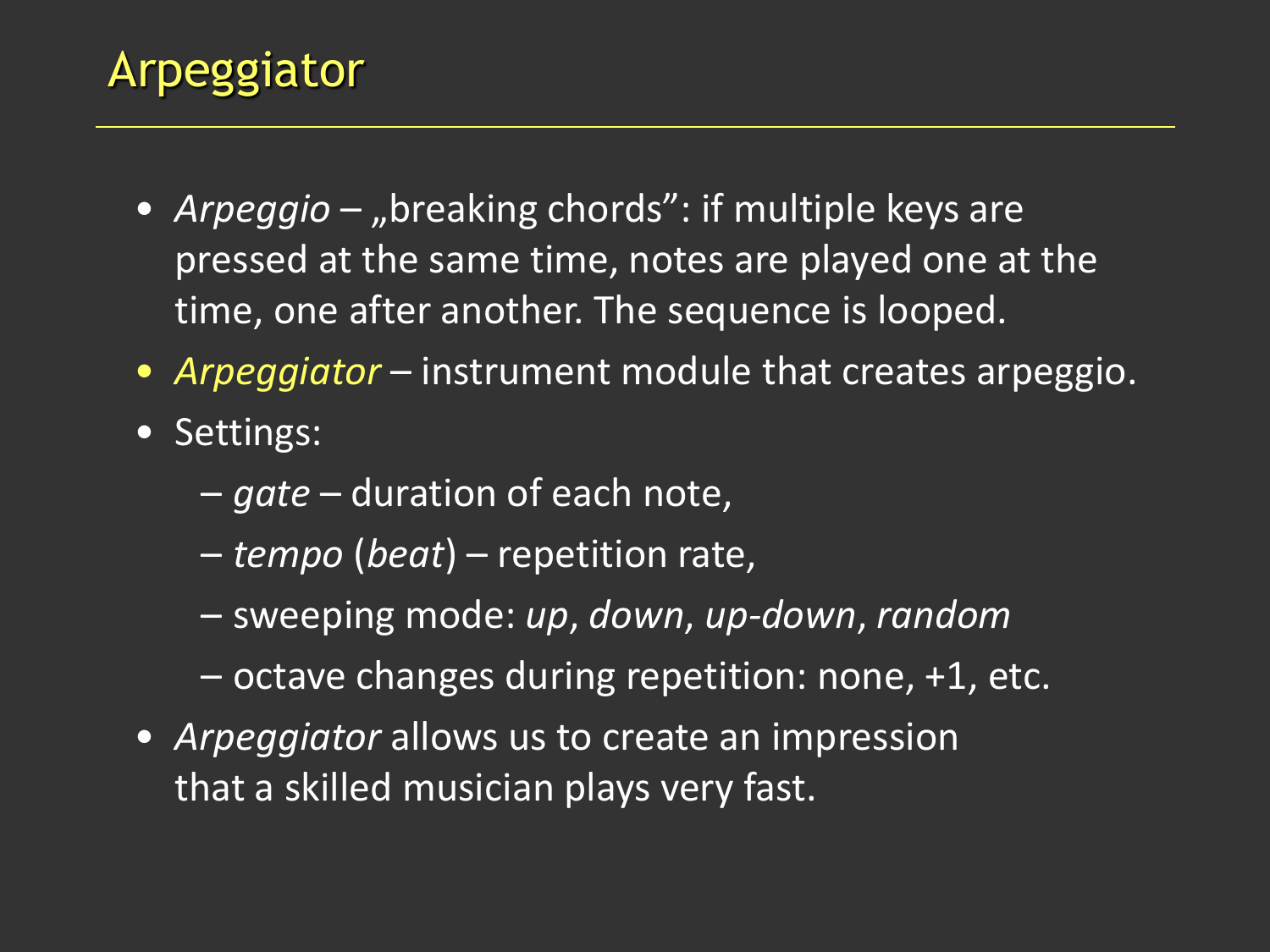- Sound effects in EMIs are used to enhance the produced sounds.
- Effects are added at the final stage, before the output.
- Sound effects are not the part of the synthesis process.
- They are practically always used in synthesizers, in order to get a "fuller" sound.
- We need to adjust the parameters so that the sound is enhanced, but it's easy to ruin the sound by overdoing the effect.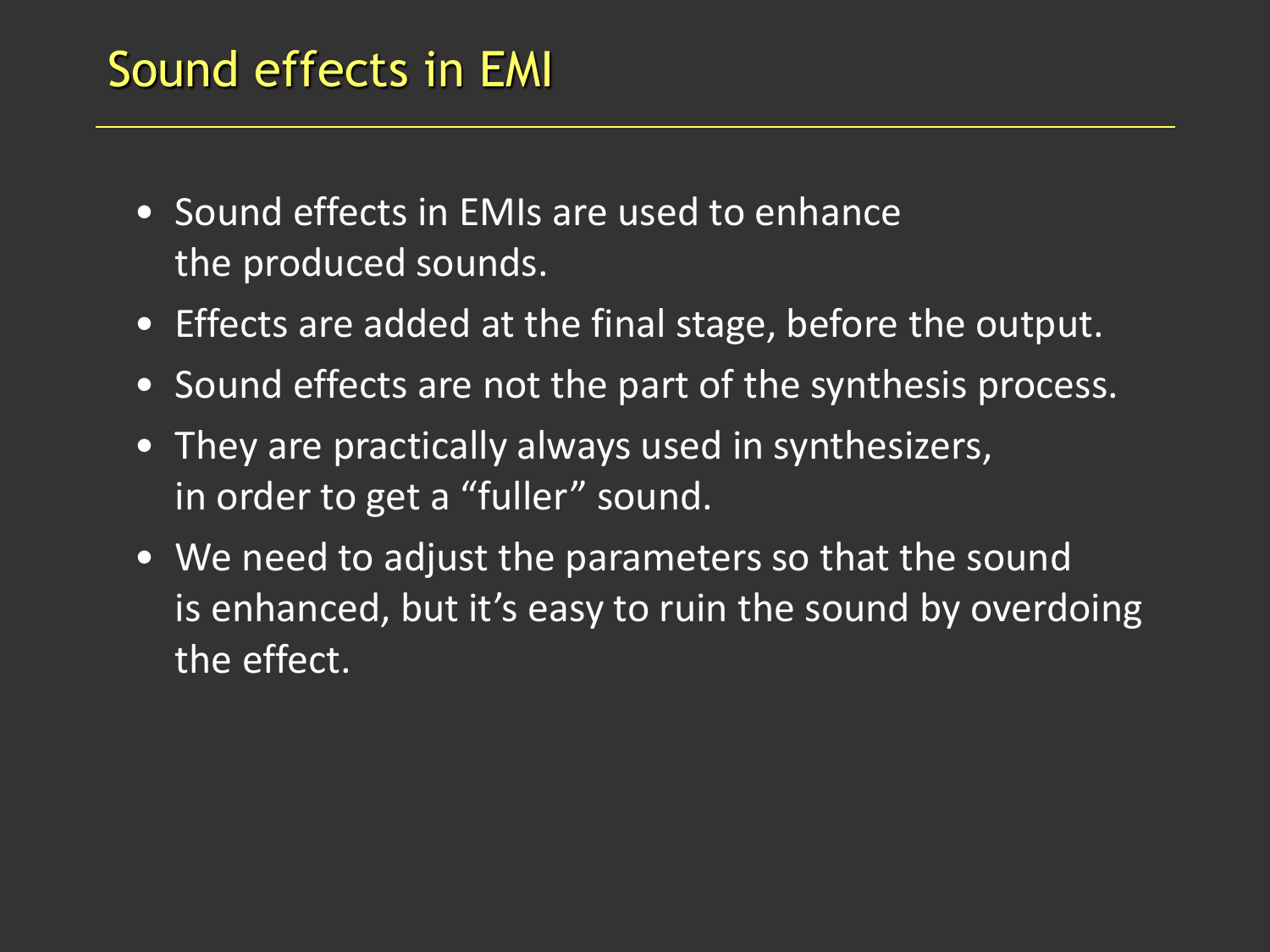In many effects, two sounds are mixed with a regulated proportion, to control the strength of the effect:

- *wet* a sound passed through the effect,
- *dry* the original, unprocessed sound.

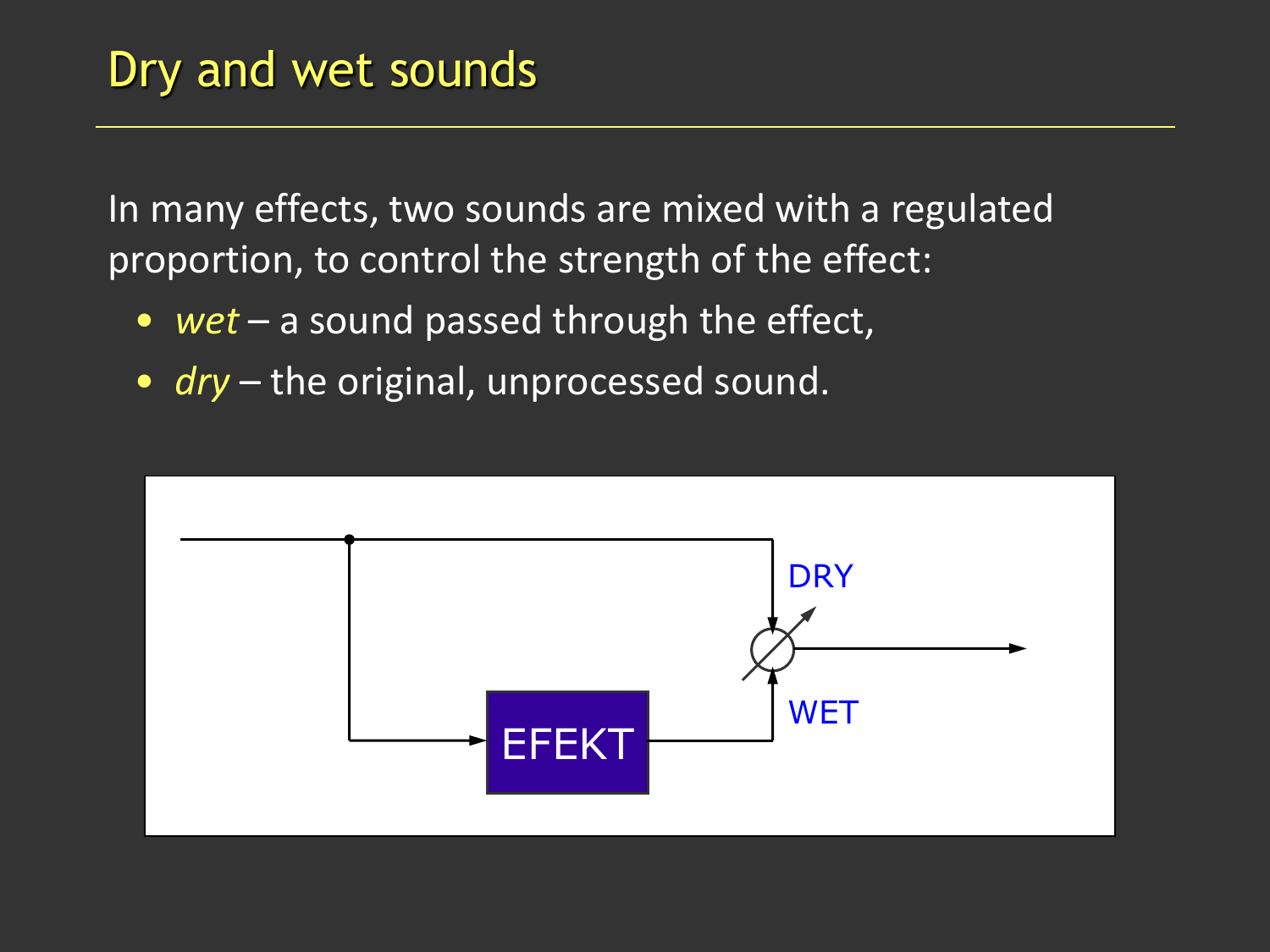## Delay / Echo

- The delay effects adds a delayed copy of the signal to the original one.
- A buffer is used to store the delayed signal samples.
- The length of the buffer determines the delay time.
- For small delay (ca. 10 ms), overlapped sounds are achieved.
- For longer delay (ca. 50 ms), an echo effect is created.

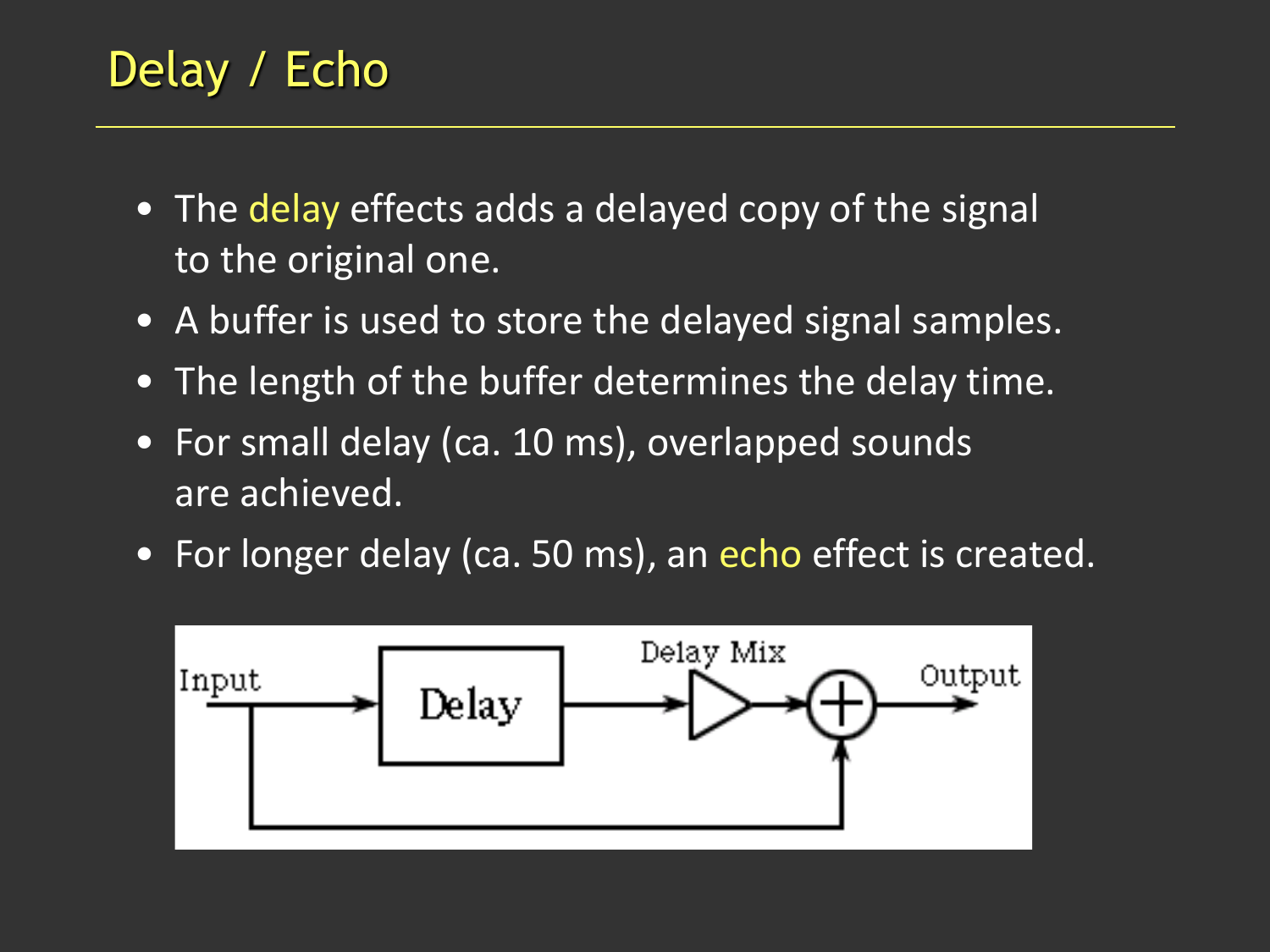## Delay with a feedback

- Usually, the delay effect has a feedback loop.
- It allows for creating multiple, repeated reflections.
- Amplitude of the reflections decreases in time.
- The feedback gain controls duration of the effect.
- The delay between reflections is constant.

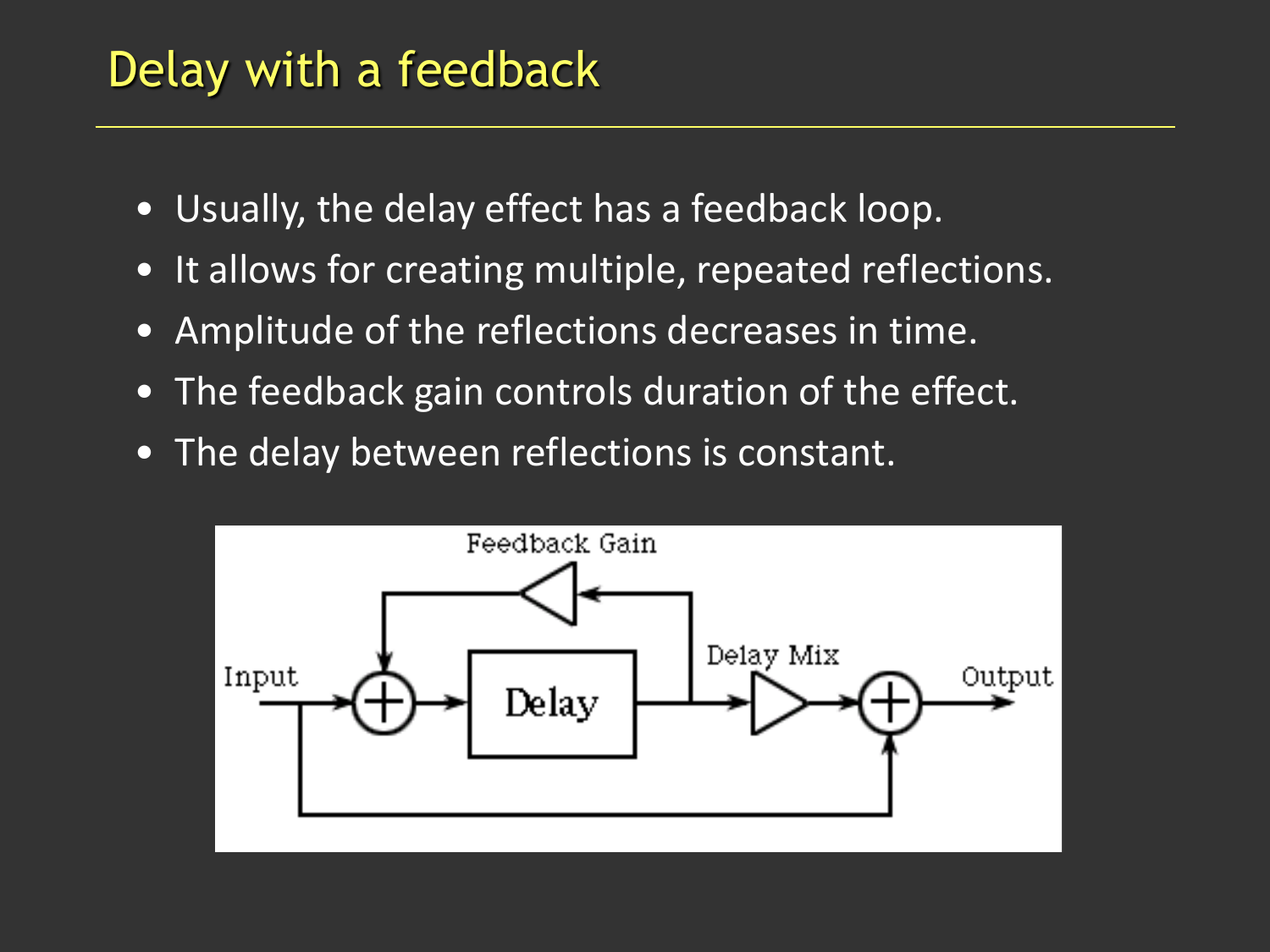## Multi-tap delay

- The buffer has many outputs (taps).
- By summing the outputs, we get multiple repetitions.
- Delays between the copies may be changed, they don't have to be the same.
- The feedback gain adds repetition to the sound.

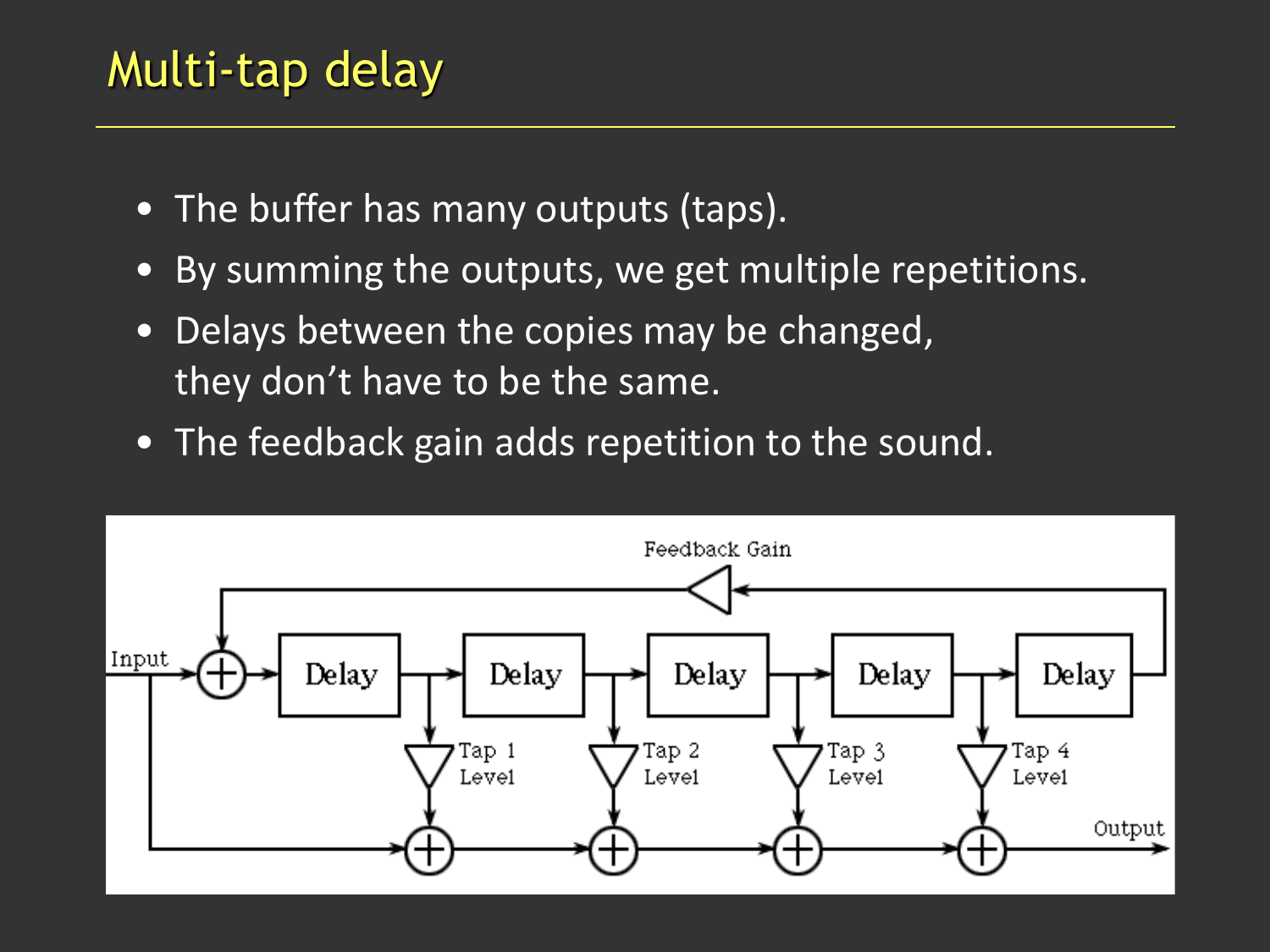## Ping-pong delay

- This effect operates on stereo channels.
- The delayed signal bounces between the channels.
- Effect of varying stereo panorama.

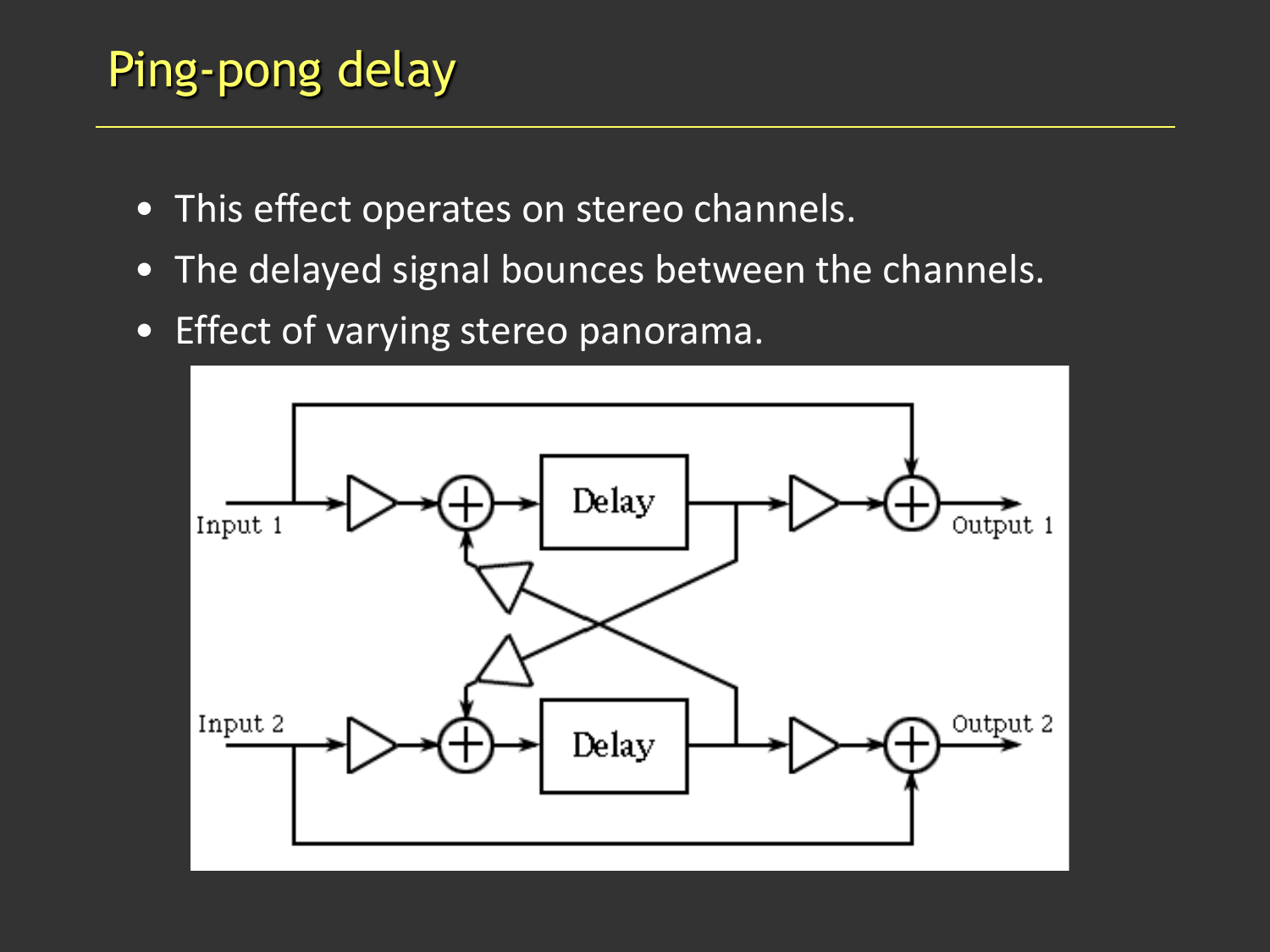In EMIs, a tempo delay is normally used. The delay time is expressed in note duration values, relative to the beat. Typical parameters of the tempo delay effect:

- *delay time* expressed as note duration, e.g. [4] means that the delay is equal to duration of a quarter note,
- *feedback* gain of the feedback loop,
- *tone* cut-off frequency of the low-pass filter in the feedback loop,
- *wet/dry* the mixing proportion (strength of the effect).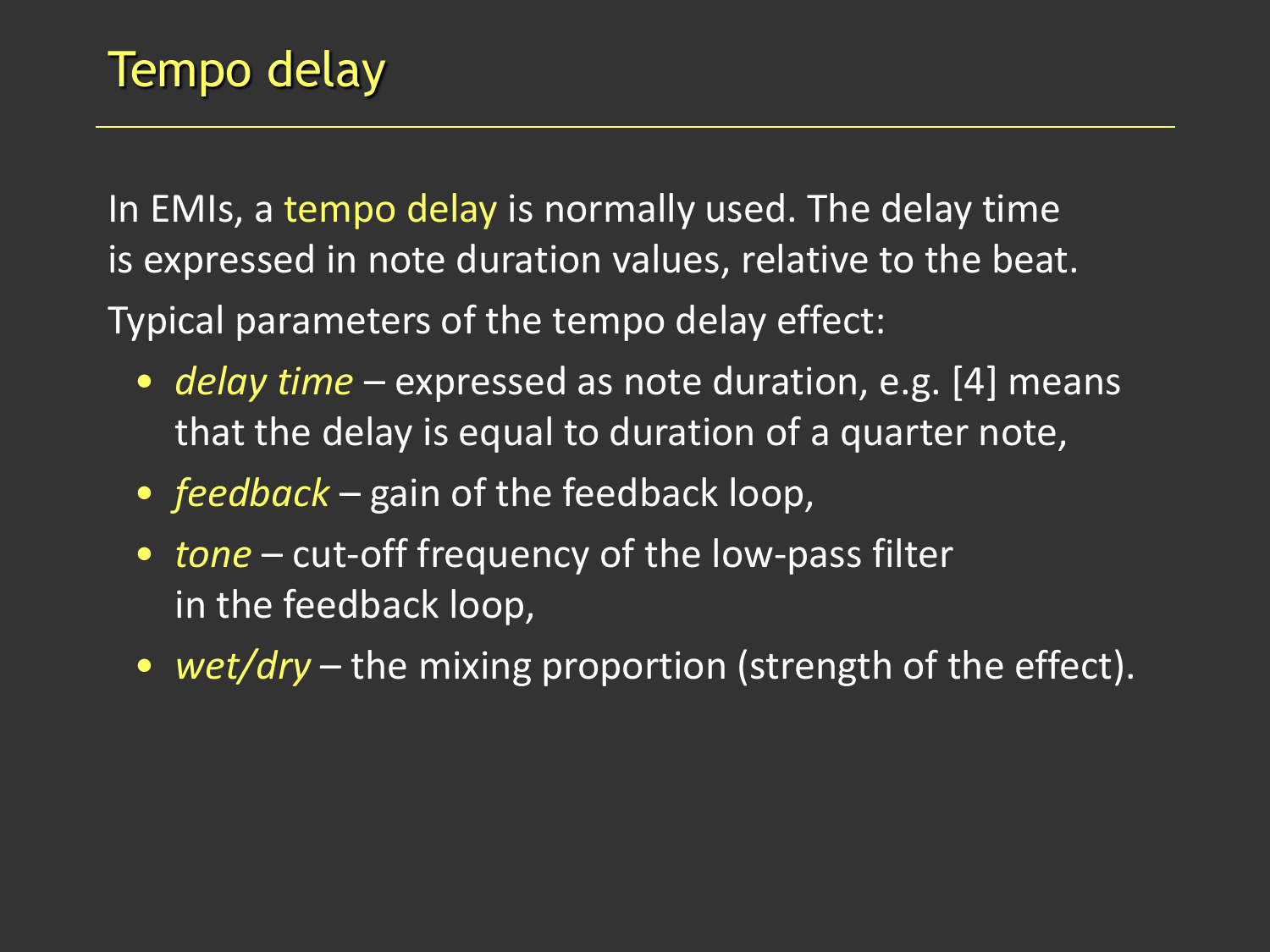## Chorus / Flanger

- The *chorus* and *flanger* are similar to *delay*, but the delay time is modulated by an LFO.
- A standard delay is a comb filter.
- Modulation moves the spectral peaks on the frequency axis, introducing cyclic timbre changes.
- Fractional delay buffers are needed.

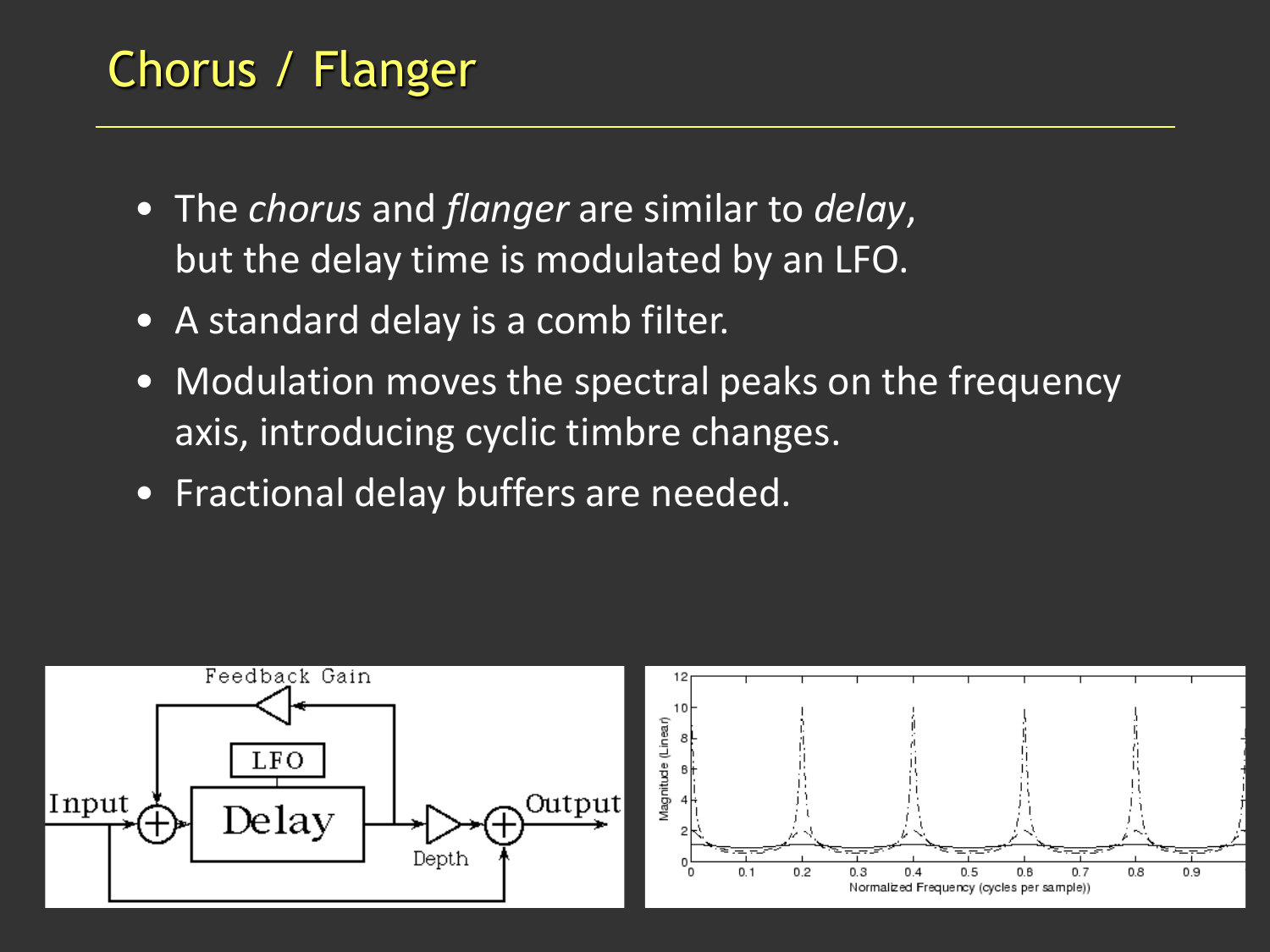A chorus with multiple voices requires several chorus blocks in parallel, with different delay and LFO parameters. Their outputs are summed.

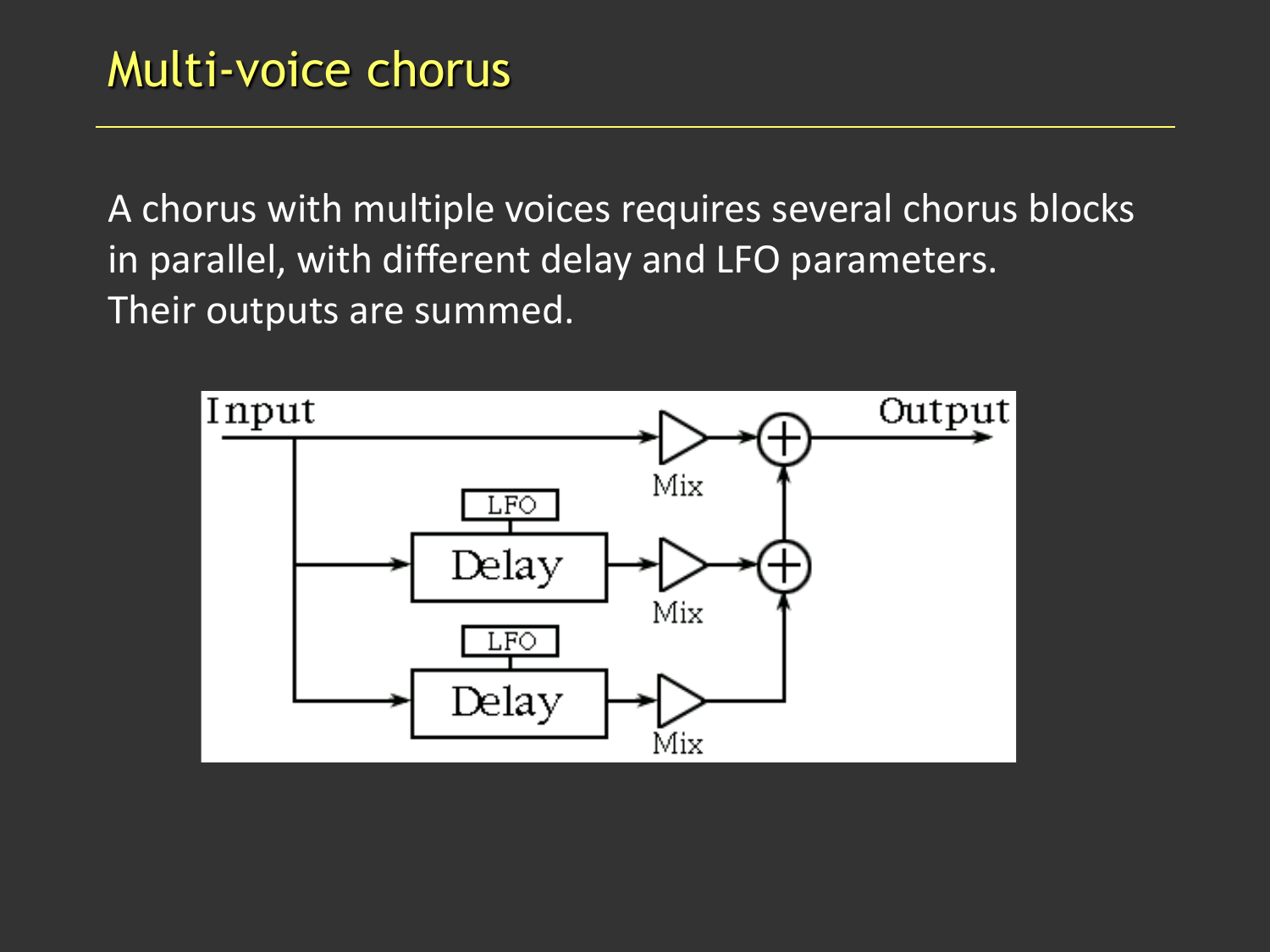Parameters of a chorus/flanger module:

- *delay time* delay between copies:
	- small values (< 10 ms): *flanger*,
	- higher values (> 20 ms): *chorus*,
- *feedback* gain of the feedback loop,
- *rate* LFO frequency, rate of timbre changes,
- *depth* LFO amplitude, range of timbre changes,
- *level* or *wet/dry* mixing proportion (strength of the effect).

Sometimes the effect is multi-stage (1, 2 or 4 stages).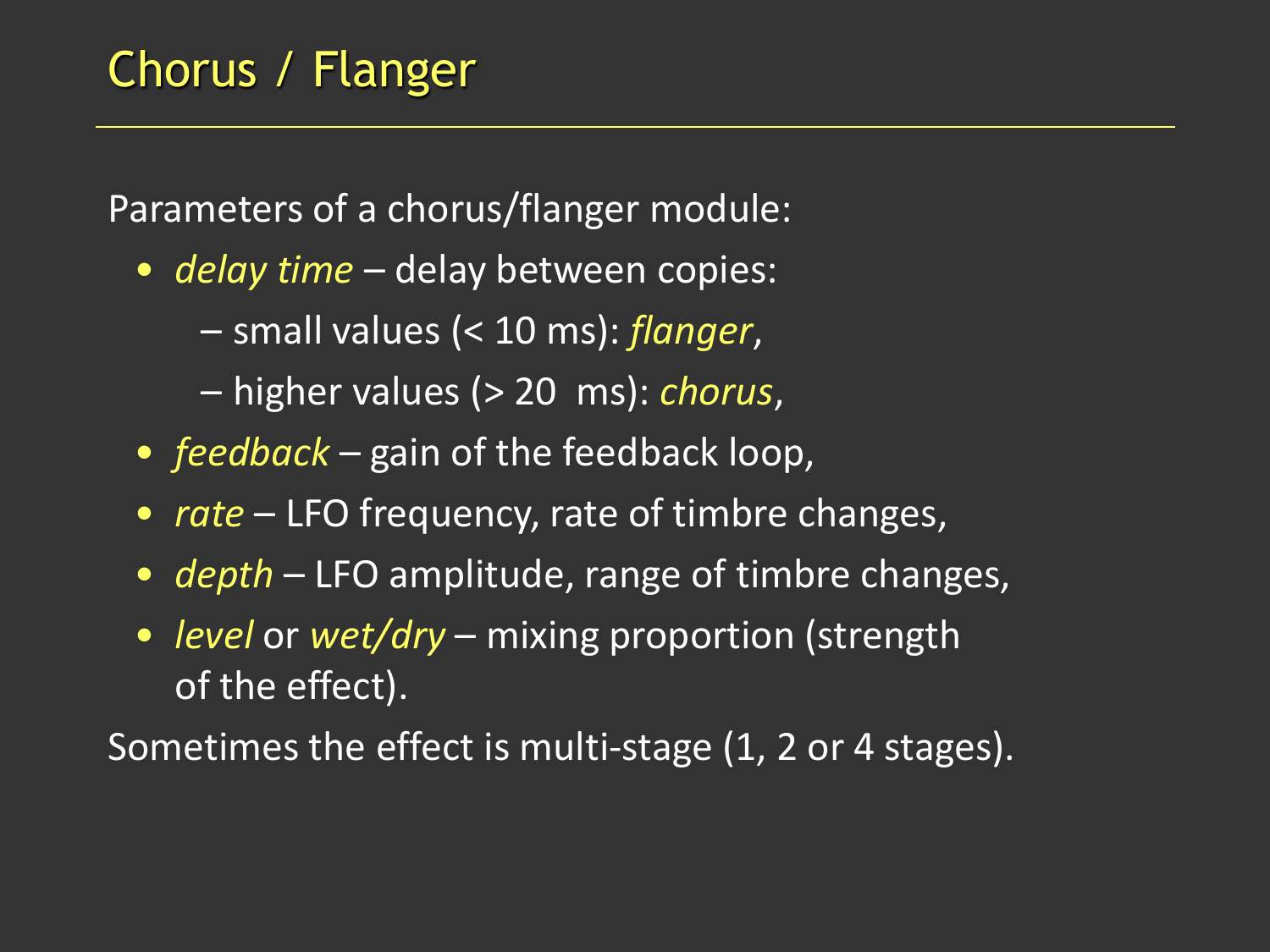#### Phaser

- Phaser is similar to the flanger, but an all-pass filter replaces the delay buffer.
- Only the signal phase is modulated.
- The amplitude spectrum is unchanged (no comb).
- Usually, multiple sections (1 to 6) are used.

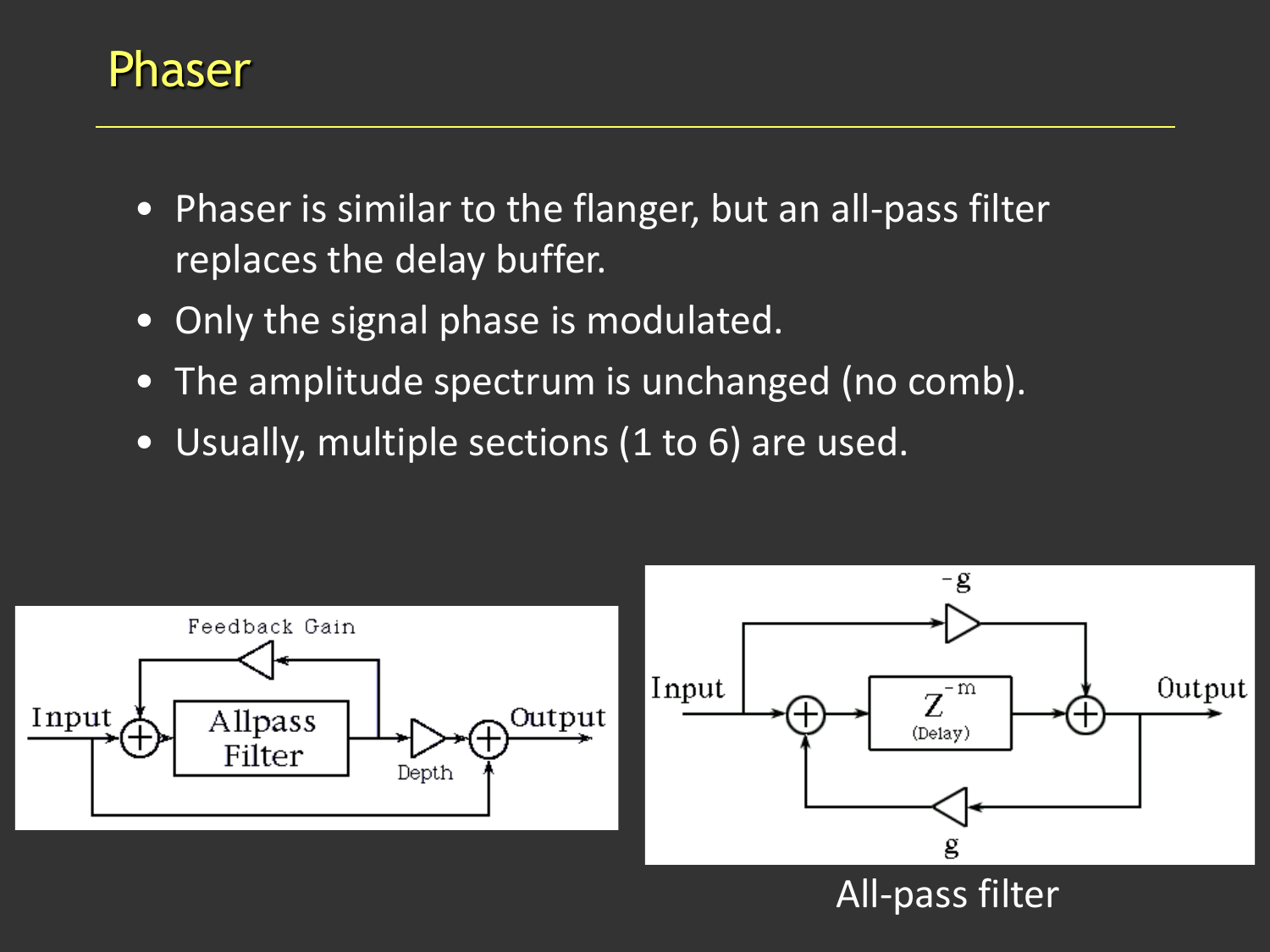## Reverb

- In theory, a reverb effect should simulate sound reflection in a room. Delay between reflections decreases with time. This is difficult to simulate.
- In EMIs, the term "reverb" is often used incorrectly for:
	- a standard delay effect, or
	- a delay with an all-pass filter,
	- optionally with a feedback loop:



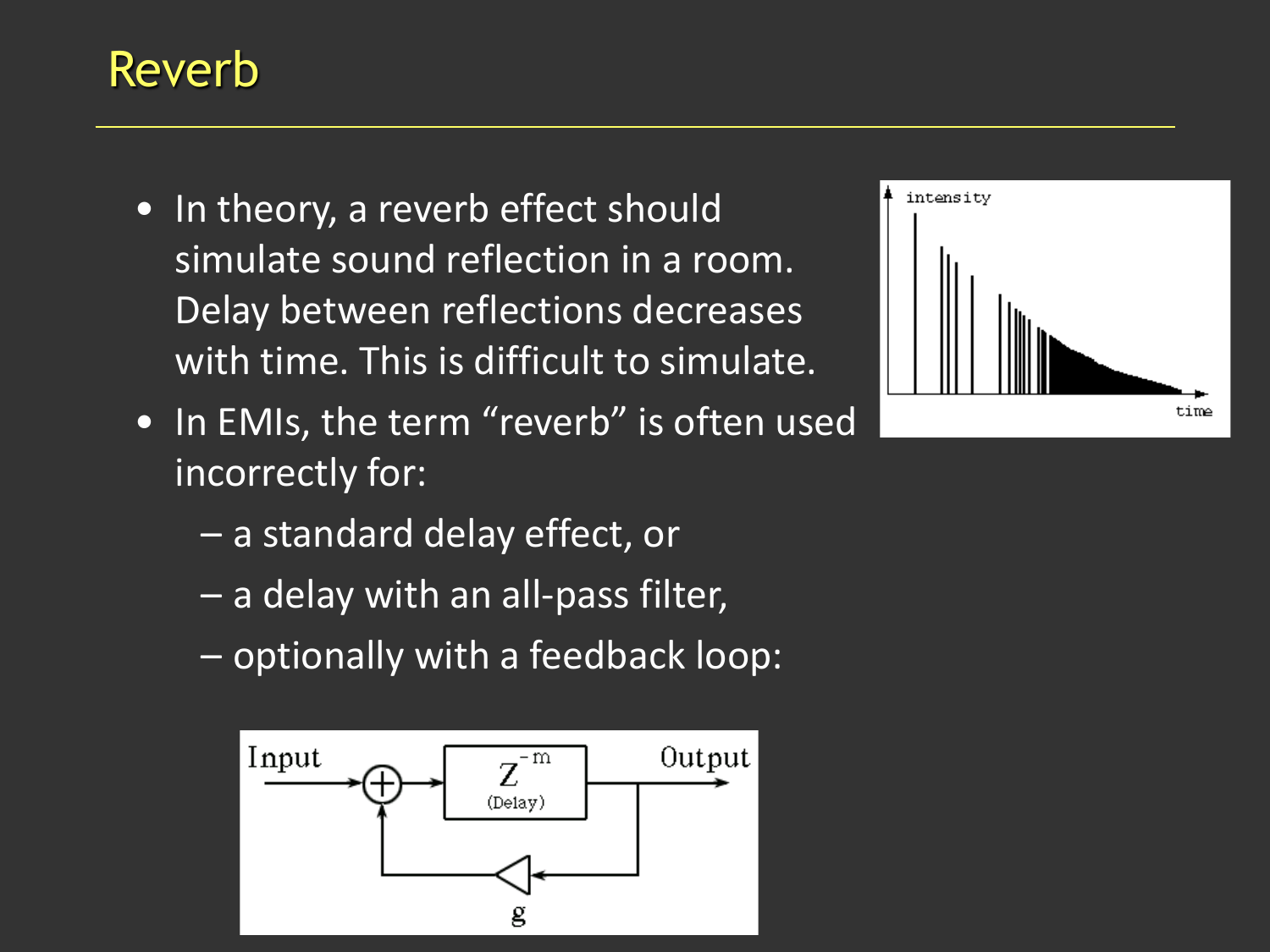### **Distortion**

- The distortion effect passes the sound through a module with a nonlinear input-output function.
- Harmonic distortion is introduced to the sound.
- Analog distortion uses soft clipping, the sound is distorted gently,
- Digital distortion uses hard clipping which makes the sound very harsh.



#### Analog distortion **Digital distortion**



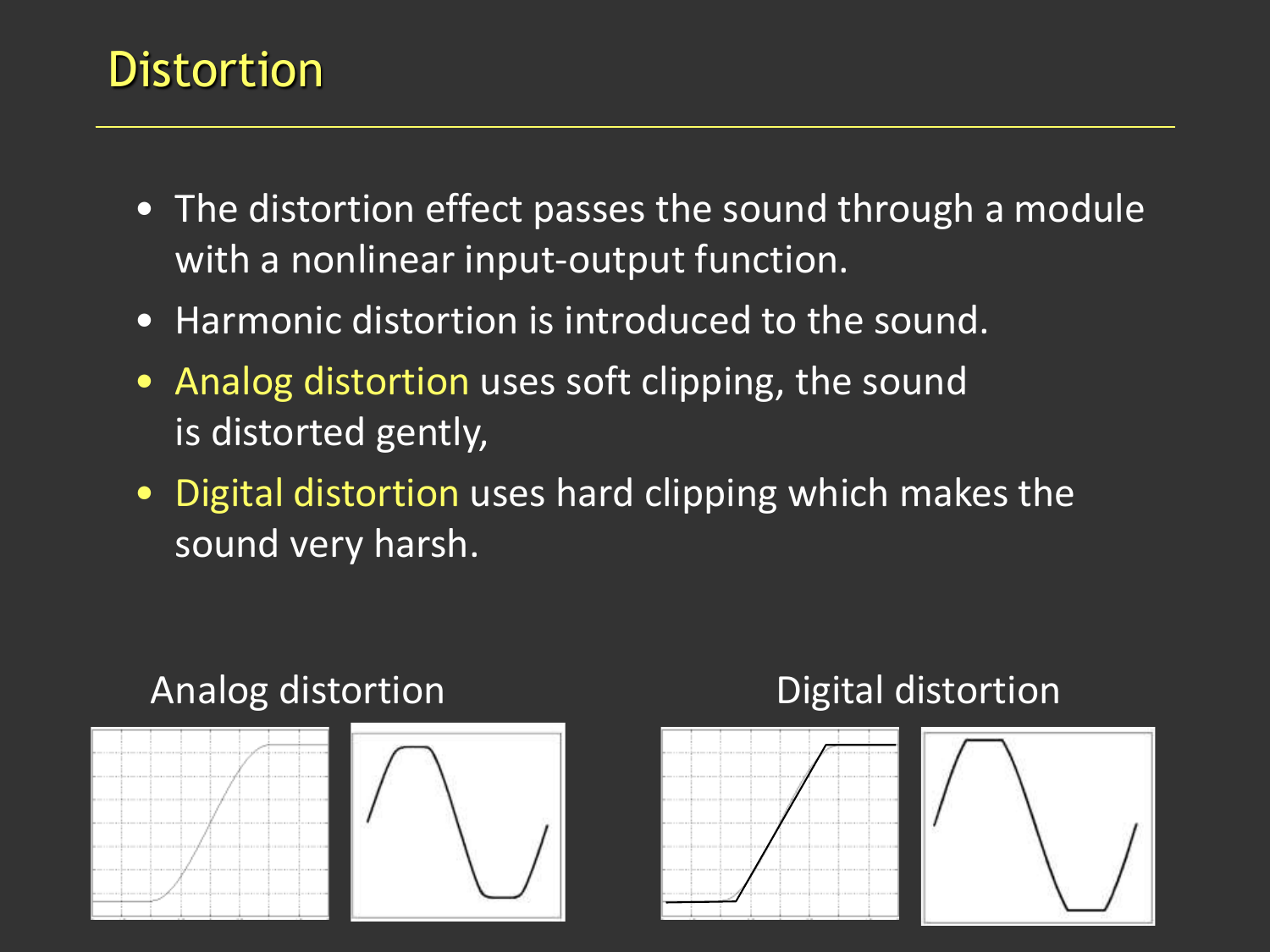## Other effects

- Ring modulator multiplies the signal by a sine with a regulated frequency. A rich, inharmonic sound is created.
- Decimator (Bit Crusher) decreases the bit resolution by removing the least significant bits, creating a digital distortion, simulating e.g. 8-bit sound chips.
	- *Sample rate* changes the sampling frequency and introduces aliasing.
	- *Depth* sets the bit resolution.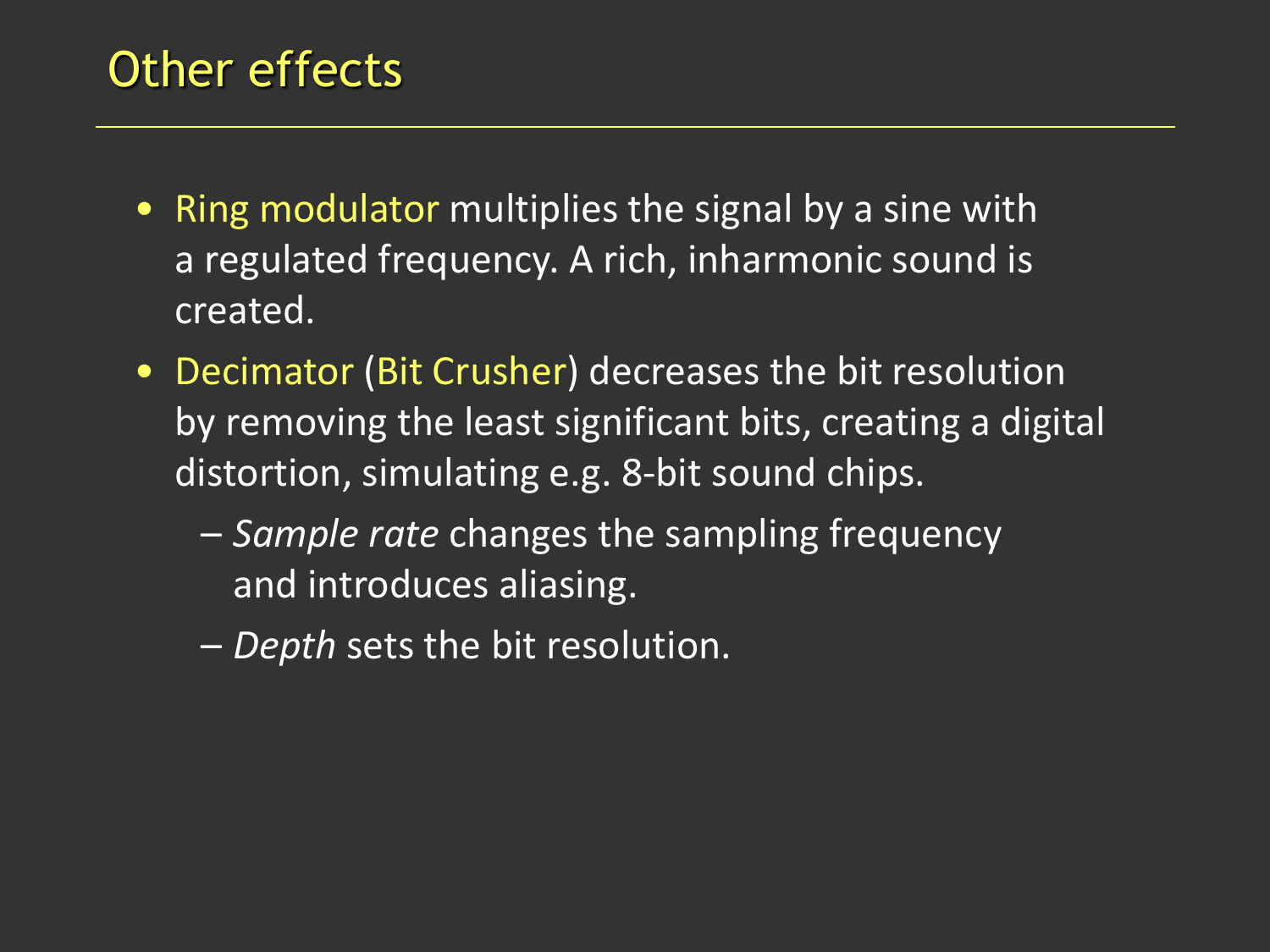## Compressor

- A compressor attenuates louder sound components.
- *Level* controls the "knee" position.
- *Depth* controls the slope of the compressed section.
- *Attack time* controls the reaction time of the compressor.

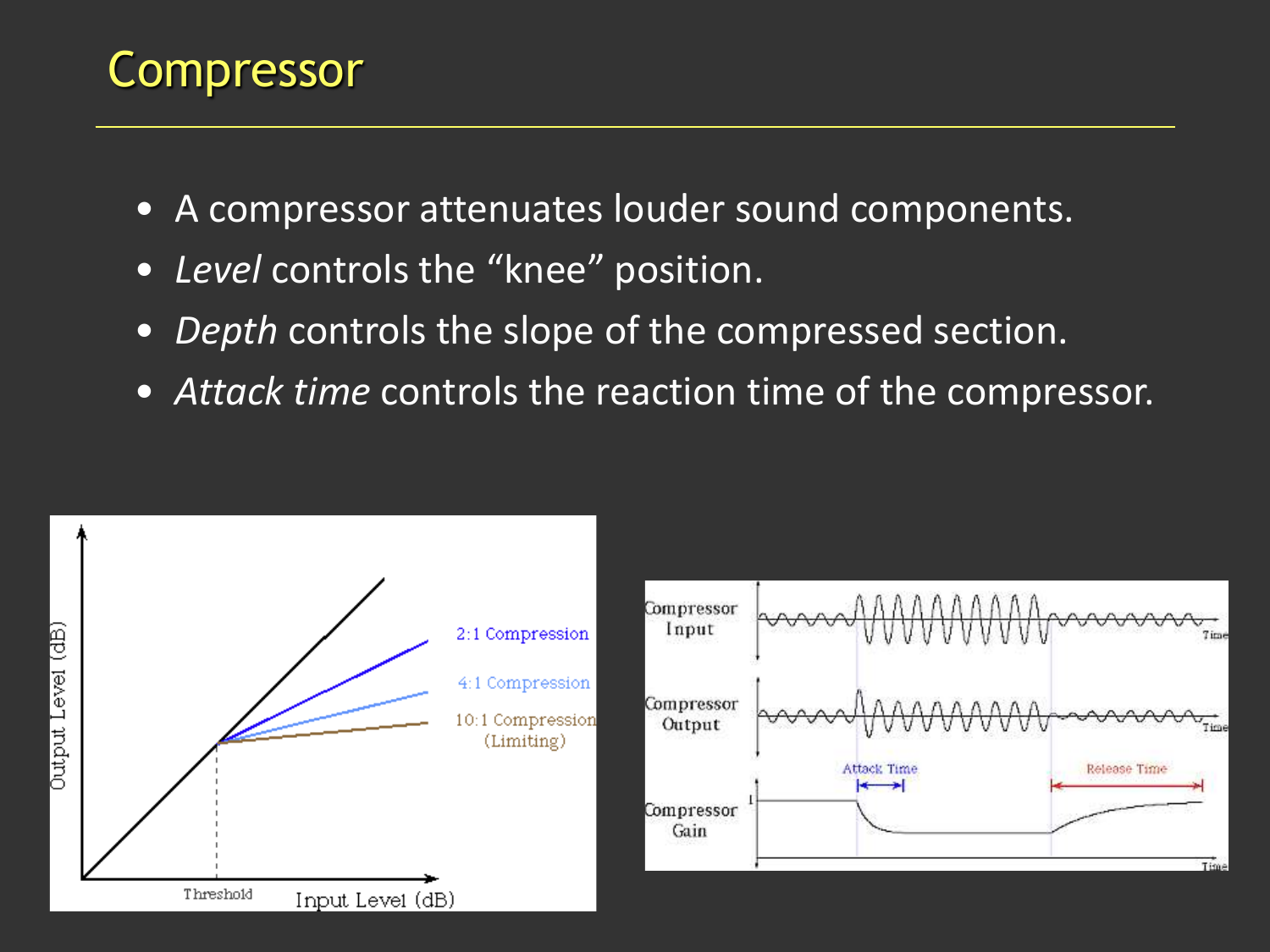Panning – sets the balance of left/right stereo channels:

- L/R a proportion of channels,
- it may be modulated with the LFO.

Equalizer – a peak filter that processes the output signal. Parameters:

- *frequency* the center frequency of the passband,
- *Q* quality, the width of the passband,
- *level* the amount of gain / attenuation in the passband.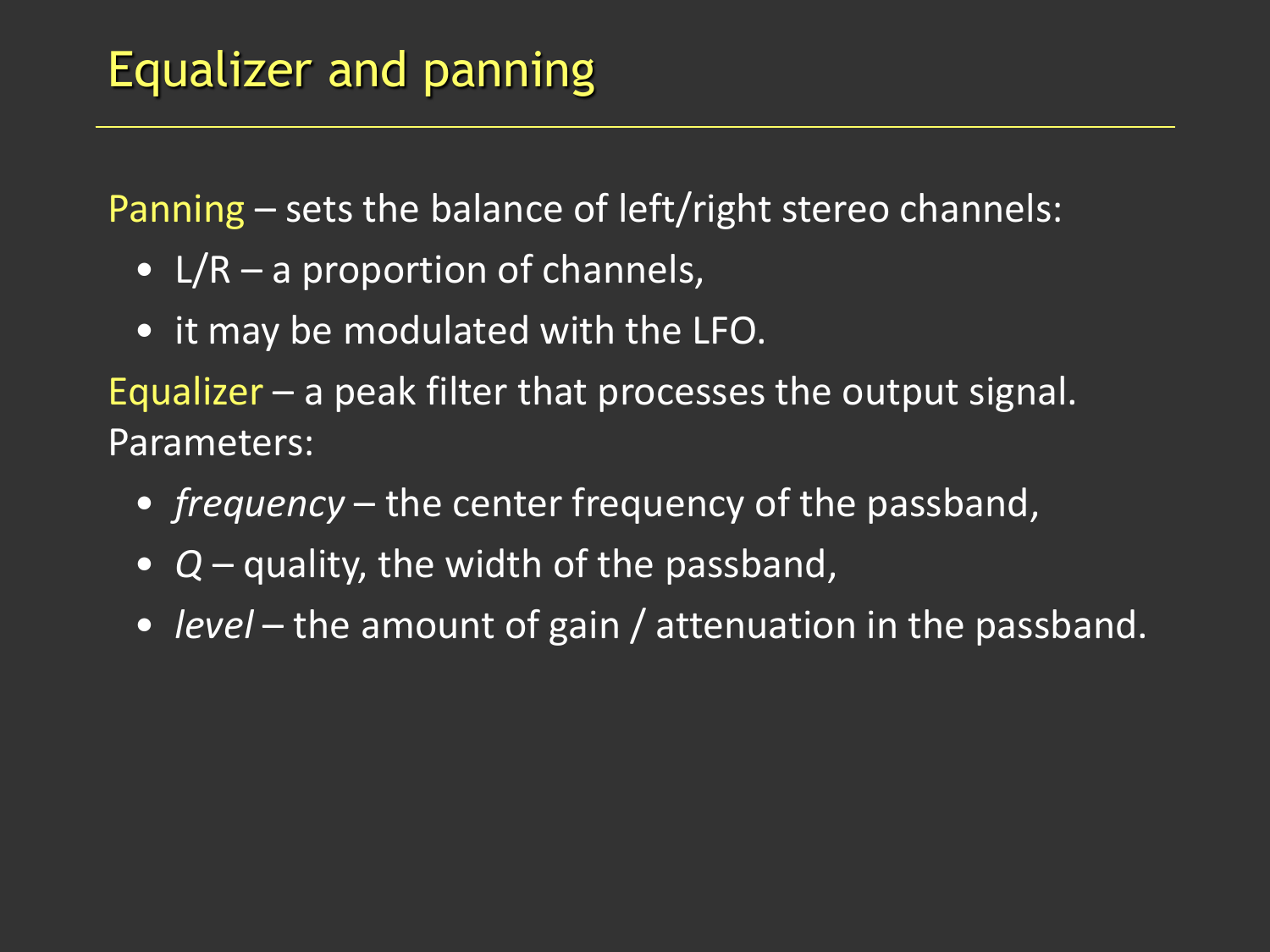An equalizer in EMIs often consists of two filters.

• The first one is a shelving filter. The *tone* parameter sets the cut-off frequency.



• The second one is a peak filter. The *frequency* parameter sets the center frequency of the filter.

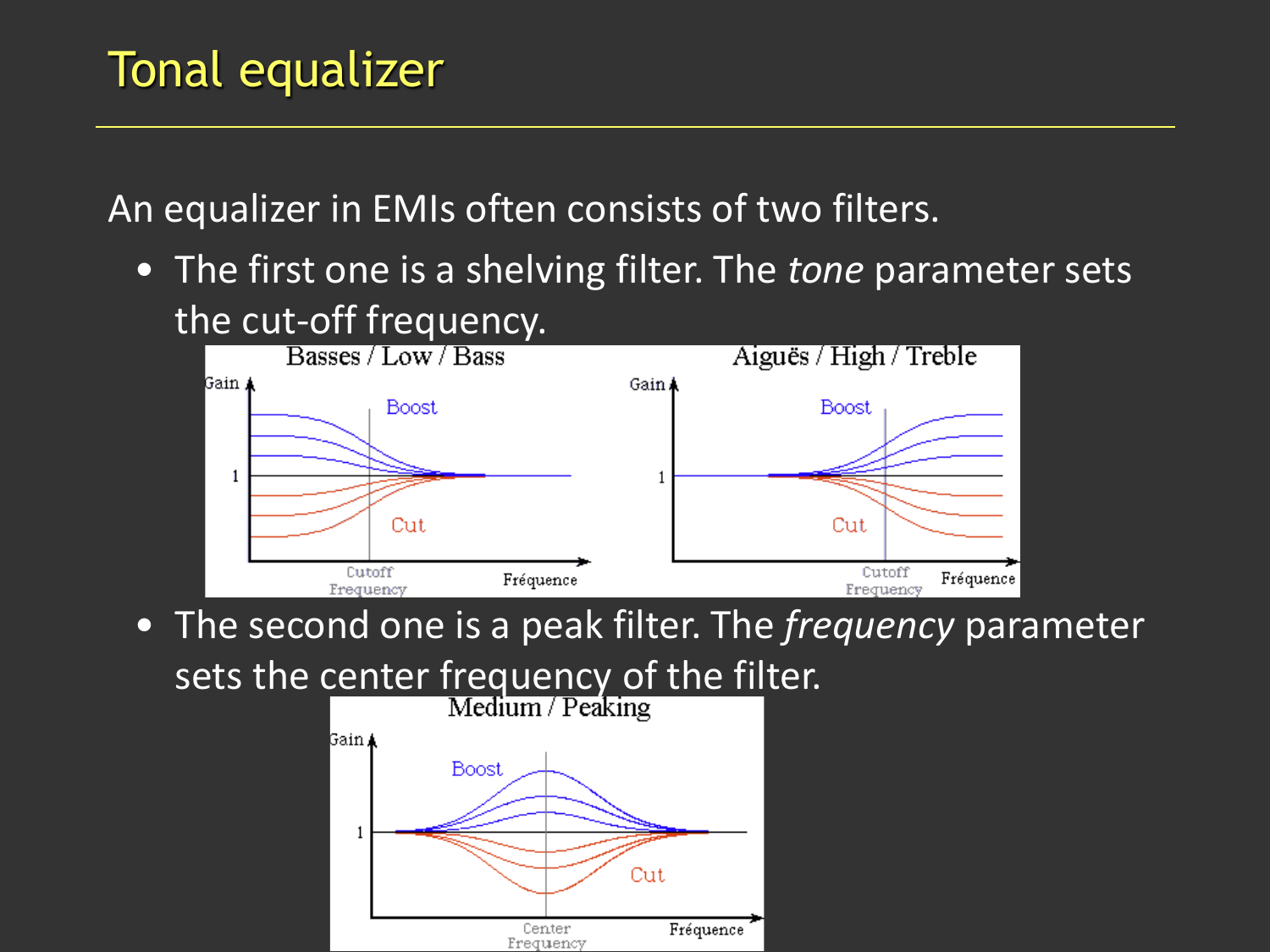## Vocoder

Vocoder (voice coder) is used as a sound effect.

- The signal is divided into frequency bands.
- A loudness envelope (a function of loudness changes) is extracted from each band.
- These envelopes are then used to modulate the amplitude of a carrier signal in the same bands.
- A typical example:
	- envelopes are extracted from the vocal,
	- they are used to modulate a synthesizer sound,
	- a "singing synthesizer" effect is obtained.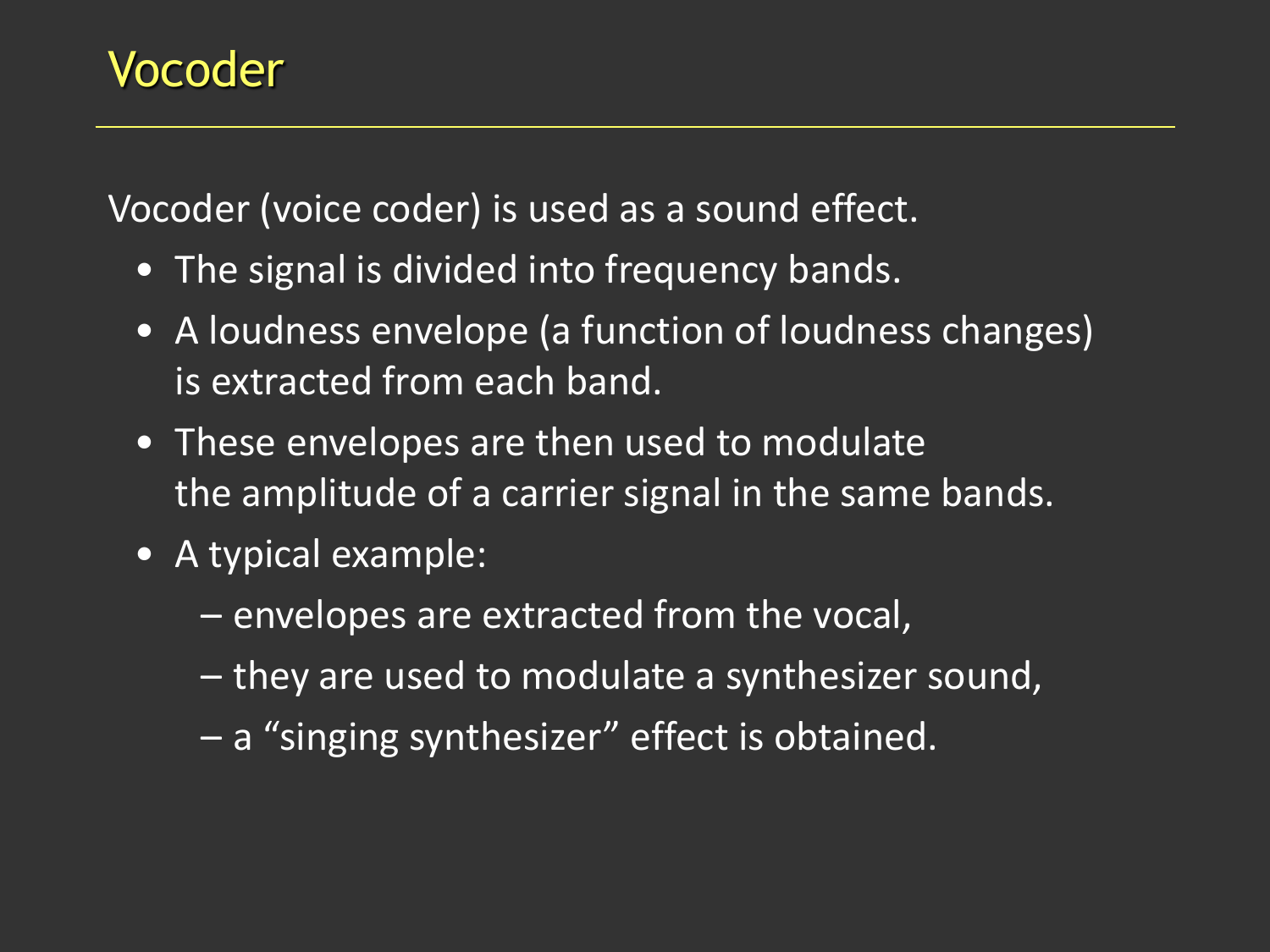## Block diagram of a vocoder